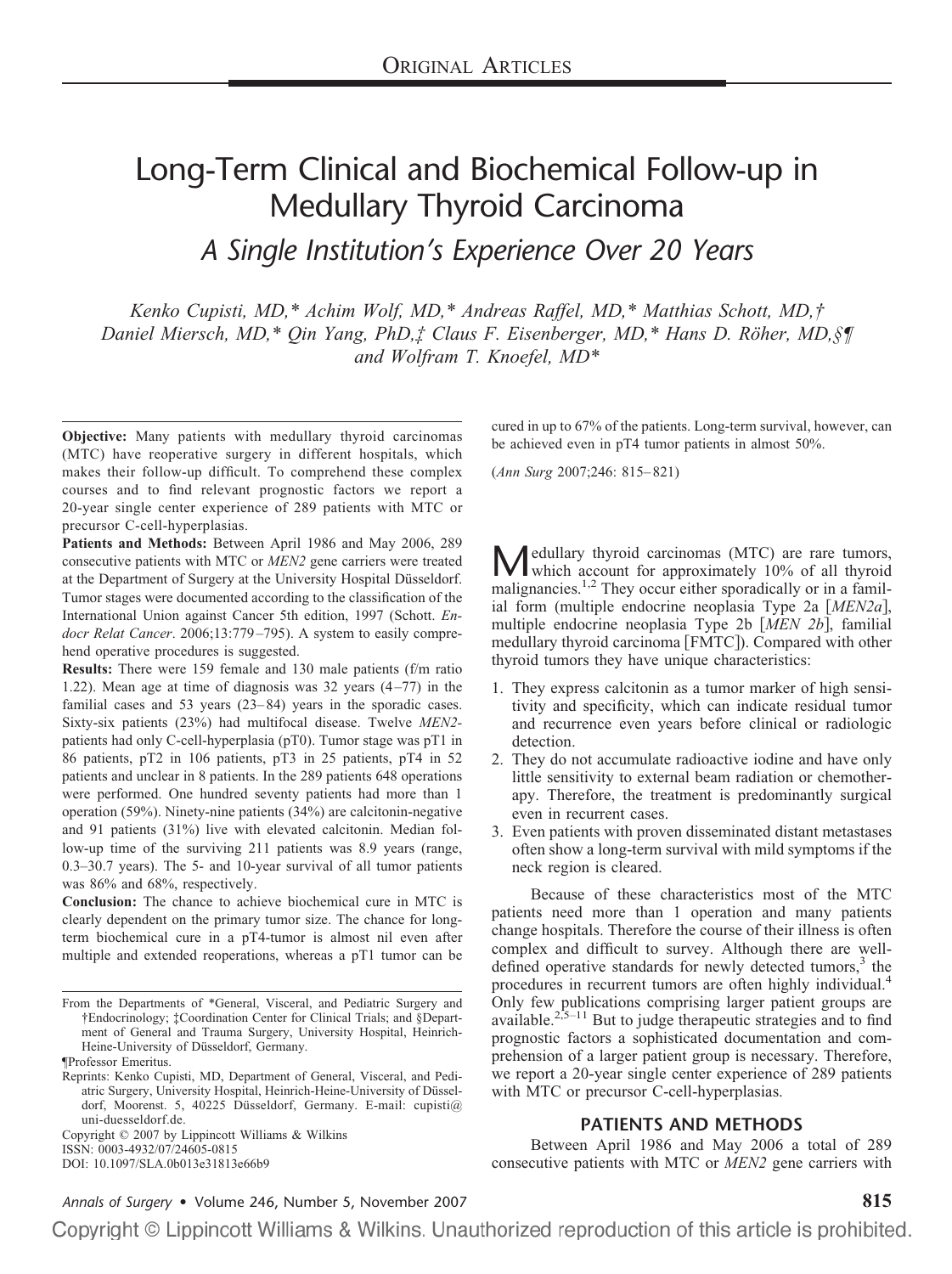C-cell-hyperplasia have been treated at the Department of Surgery of the University Hospital Düsseldorf. All available data of these patients were collected. All resected specimens were examined histopathologically and by immunohistochemistry for calcitonin expression.

### **Tumor Staging**

The tumor staging was documented according to the classification of the International Union against Cancer 5th edition, 1997.<sup>12</sup>

Patients were stratified "lymph node positive" (N1) if there was at least 1 proven lymph node metastasis no matter in which compartment it occurred and no matter in which operation it was removed. A patient was stratified "lymph node negative" (N0) if no lymph node metastasis was present no matter how many lymph nodes had been removed during the operation(s). A patient was stratified as "having distant metastases" (M1) if either distant metastases were proven histologically or there were clear clinical or radiologic signs for metastases while calcitonin was elevated.

### **Operative Procedures**

We applied the following standard neck operations for MTC: thyroidectomy with centrocervical lymph node dissection as prophylactic surgery in *MEN2* gene carriers; thyroidectomy with centrocervical and ipsilateral lymph node dissection in sporadic tumors and thyroidectomy with centrocervical and bilateral lymph node dissection in familial tumors. These procedures are according to the  $AACE/AAES$  guidelines  $2001<sup>3</sup>$ . This operative strategy has not been significantly changed during the years of this study. Since 1992 we did not perform a completion thyroidectomy in patients with incidentally diagnosed small sporadic C-cell-carcinomas when the postoperative pentagastrin stimulated calcitonin was negative (this procedure has been published elsewhere<sup>13,14</sup>). All additional extended procedures like trans-sternal mediastinal dissection, reneck dissection or liver resection were performed individually based on radiologic and biochemical findings.

In 289 patients a total of 648 operations were performed. For comparability of treatment results the patients were allocated to 1 of the following operative procedures:

Group a: less than total thyroidectomy  $(*Tx*)$ 

- Group b: Total thyroidectomy  $\pm$  central lymph node dissection, but without dissection of the lateral (levels 2, 3, 4) compartment
- Group  $c$ : Total thyroidectomy  $+$  central lymph node dissection and tumor side lateral lymph node dissection (levels 2, 3, 4)
- Group d: Total thryoidectomy  $+$  central lymph node dissec- $\text{tion} + \text{bilateral modified radical neck dissection (levels)}$ 2, 3, 4)
- Group e: additional mediastinal lymph node dissection via sternotomy
- Group f: additional liver resection

For example a patient who underwent 3 consecutive operations: first total thyroidectomy, then bilateral cervical lymph node dissection as second operation and trans-sternal

lymph node dissection in the third operation, was cumulatively classed to group e.

# **Lymph Node Dissection**

According to Robbins et al<sup>15</sup> and Clayman and Frank<sup>16</sup> there are 6 levels of lymph nodes in the neck: level 1: submental and submandibular, level 2: upper jugular group, level 3: middle jugular group, level 4: lower jugular group, level 5: posterior triangle and level 6: anterior compartment comprising paratracheal and thyroidal basins. Standard lateral lymph node dissection in our patients contained dissection of levels 2, 3, 4 and 6. Levels 1 and 5 were operated only when there was hint for metastases.

### **Follow-up**

All available patients were reevaluated by direct examination and calcitonin measurement at our institution or by telephone interview. For follow-up a patient was stratified "calcitonin negative" if calcitonin was below the detection limit of 5 pg/mL. A patient was stratified "unclear" if either calcitonin was between 5 and 10 pg/mL or there was no calcitonin measurement available and no other hint for tumor persistence. A patient was stratified "calcitonin elevated" if basal calcitonin was higher than 10 pg/mL.

### **Statistics**

To assess the potential risk factors for survival of MTC-patients, the Kaplan-Meier method was estimated for survival curves and the Log-rank test was applied to test the difference between curves of a factor. Cox regression with stepwise selection method was used in multivariate analysis. The entry testing based on the significance of the score statistic  $(P < 0.05)$ , and removal testing based on the probability of a likelihood-ratio statistic based the maximum partial likelihood estimates ( $P > 0.10$ ). All statistical analyses were used with the statistical program SPSS for Windows (Version: 12.0).

#### **RESULTS**

There were 159 female and 130 male patients (f/m ratio 1.22). Mean age at time of diagnosis was  $32$  years  $(4-77)$  in the familial cases and 53 years (23– 84) years in the sporadic cases. We had 110 patients from 54 affected families with familial disease (*MEN2a, MEN2b,* FMTC) proven by sequencing of the *RET* proto-oncogene. In the other 179 patients a mutation of the *RET* proto-oncogene was ruled out by genetic sequencing. None of them had a familial history or related endocrine tumors. They were considered sporadic.

## **Primary Tumor Size, Lymph Node Metastases and Distant Metastases**

There were 211 patients with isolated tumors whereas 66 patients (23%) had multifocal disease. Of these 66 patients 50 (76%) had familial disease and 16 (24%) had sporadic disease. Twelve patients from *MEN2* families with prophylactic thyroidectomy had C-cell-hyperplasia but no carcinoma (pT0). There were 86 patients with pT1 tumors, 106 patients with pT2 and 25 patients with pT3 tumors. In 52 patients the primary tumor had spread out through the thyroid capsule

**816** *© 2007 Lippincott Williams & Wilkins*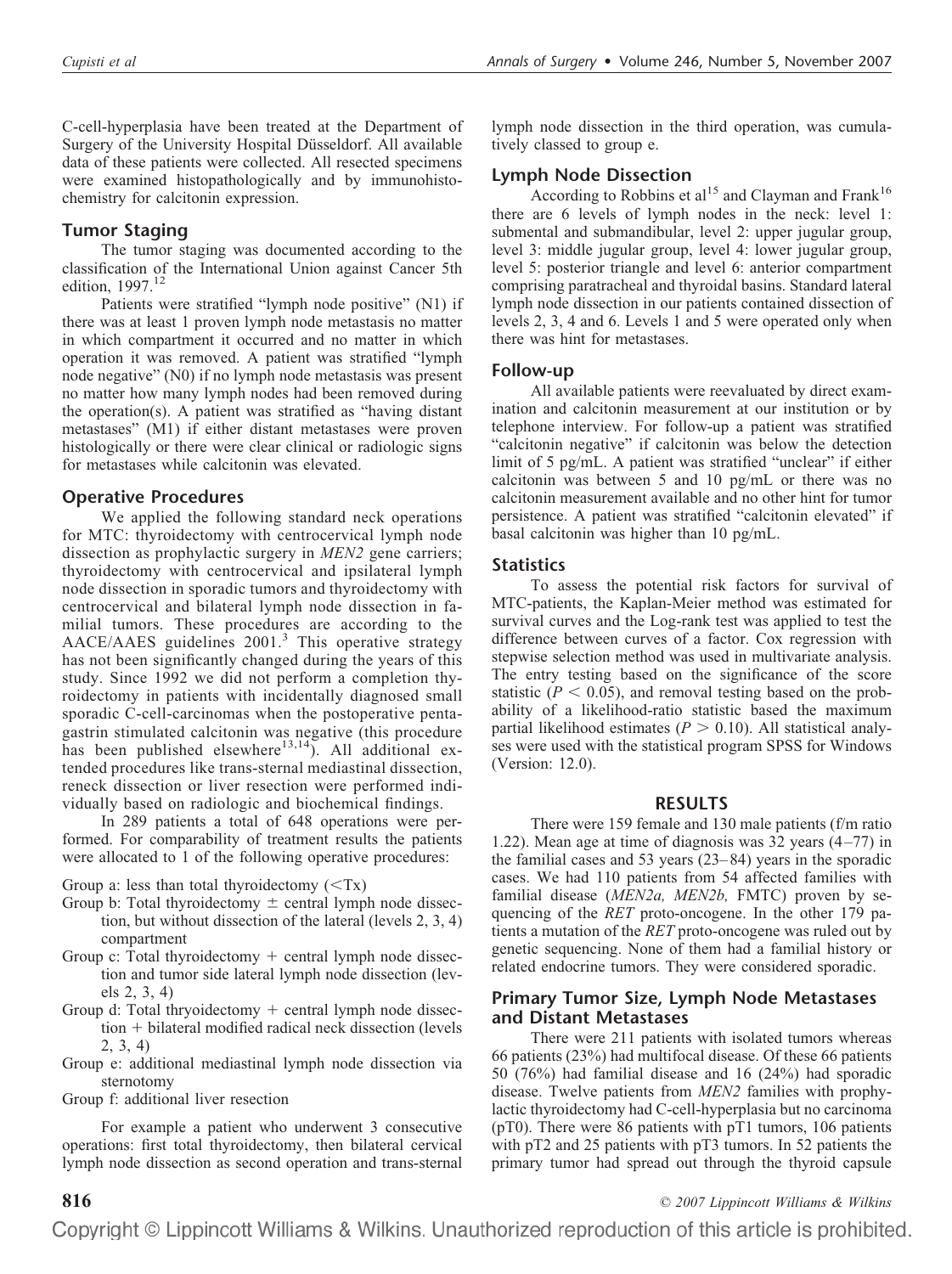| <b>TABLE 1.</b> The Distribution of Tumor Stages for Sporadic |  |  |
|---------------------------------------------------------------|--|--|
| and Familial MTC Patients                                     |  |  |

| Primary         |              |                |          |                |          |               |
|-----------------|--------------|----------------|----------|----------------|----------|---------------|
| <b>Tumor</b>    | <b>Total</b> | $\frac{0}{0}$  | Sporadic | $\frac{0}{0}$  | Familial | $\frac{0}{0}$ |
| pT0             | 12           | $\overline{4}$ | $\theta$ | $\theta$       | 12       | 11            |
| pT1             | 86           | 30             | 40       | 22             | 46       | 42            |
| pT <sub>2</sub> | 106          | 37             | 74       | 41             | 32       | 29            |
| pT3             | 25           | 9              | 18       | 10             | 7        | 6             |
| pT4             | 52           | 18             | 43       | 24             | 9        | 8             |
| pTx             | 8            | 3              | 4        | $\overline{c}$ | 4        | 4             |
| Total           | 289          |                | 179      |                | 110      |               |

**TABLE 2.** The Number of Patients With Simultaneous or Metachronic Lymph Node (N1) or Distant Metastases (M1) Related to Primary Tumor Size

| Primary         |       |          |                |              |               |
|-----------------|-------|----------|----------------|--------------|---------------|
| <b>Tumor</b>    | Total | N1       | $\frac{0}{0}$  | M1           | $\frac{0}{0}$ |
| pT0             | 12    | $\theta$ | $\overline{0}$ | $\mathbf{0}$ | $\theta$      |
| pT1             | 86    | 21       | 24             | 3            | 4             |
| pT <sub>2</sub> | 106   | 70       | 66             | 29           | 27            |
| pT3             | 25    | 21       | 84             | 7            | 28            |
| pT4             | 52    | 51       | 98             | 31           | 60            |
| pTx             | 8     |          |                |              |               |
| Total           | 289   |          |                |              |               |

(pT4). The histologic reports were not available in 6 patients and imprecise in 2 patients, which were either pT2 or pT3. These patients were classed as pTx.

Table 1 shows the distribution of tumor stages for sporadic and FMTC patients.

Table 2 shows the number of patients with simultaneous or metachronic lymph node (N1) or distant metastases (M1) related to primary tumor size.

Ten patients had simultaneous papillary thyroid carcinoma (3.5%). One of them had also an additional 5-cm follicular thyroid carcinoma.

### **Operative Procedures and Lymph Node Dissection**

Only 127 patients (44%) had their primary operation at our institution whereas 162 patients (56%) were referred to us after prior surgery at other hospitals.

In the 289 patients 648 operations were performed. Twelve patients had prophylactic surgery, whereas 277 patients had therapeutic surgery. One hundred nineteen patients (41%) had 1 operation, 72 patients (25%) had 2 operations, 48 patients (17%) had 3 operations, 31 patients (11%) had 4 operations, 9 patients had 5 operations, 6 patients had 6 operations, 1 patient had 8 operations, and 3 patients had 9 operations for MTC.

To assess the total number of lymph nodes that were resected in the different groups we have studied all available pathologic reports. Unfortunately, especially before 1993, our pathologists did not always determine the exact number of lymph nodes. In many cases the pathologic reports only say that "multiple lymph node metastases" have been found. So we are unable to provide the exact number in 75 of 289 patients (26%). If "multiple" means at least more than 3, than a total number of at least 4716 lymph nodes have been resected. Of these 1381 lymph nodes contained tumor.

In the 27 patients of group a, a lymph node dissection was not intended. There were only 2 tumor-free lymph nodes incidentally found adjacent to 1 specimen. No patient was unclear.

Among 44 patients of group b, 11 had no lymph node dissection. In 33 patients a centrocervical bilateral lymph node dissection was intended. In these 33 patients 61 lymph nodes were counted. Median number of nodes was 1 lymph node, mean was 1.9 lymph nodes, range was 0 to 8 lymph nodes. Fifty-six lymph nodes were free of tumor. One patient had 4 lymph node metastases and 1 patient had 1 lymph node metastasis. No patient was unclear.

In the 69 patients of group c, 1106 lymph nodes were resected. Among 51 patients with exact data the median number of nodes was 13 and mean was 16 lymph nodes per patient with a wide range from 2 to 42 lymph nodes. Two hundred fifty-seven lymph nodes contained tumor. In 18 patients the exact number was not clear.

Eighty-one patients of group d had 1874 lymph nodes resected. Among 26 patients with exact data the median number of nodes was 22 and mean was 22.8 lymph nodes per patient with a range from 7 to 93. A total of 448 lymph nodes contained tumor. In 26 patients the data were not exactly clear.

The 68 patients of groups e and f had 1673 lymph nodes resected. Among 37 patients with exact data the median was

| Group        | n   | $\frac{0}{0}$ | Total No.<br><b>Lymph Nodes</b><br><b>Removed</b> | Median No. Lymph<br><b>Nodes Removed</b> | Mean No. Lymph<br><b>Nodes Removed</b> | Range       | <b>Total No. Lymph</b><br><b>Nodes Containing</b><br>Tumor | <b>Patients</b><br>Without<br><b>Exact Data</b> |
|--------------|-----|---------------|---------------------------------------------------|------------------------------------------|----------------------------------------|-------------|------------------------------------------------------------|-------------------------------------------------|
| a            | 27  | 9             |                                                   | $\Omega$                                 | $\theta$                               | $0$ to $2$  | $\mathbf{0}$                                               | $\Omega$                                        |
| $\mathbf b$  | 44  | 15            | 61                                                |                                          | $\bigcirc$                             | $0$ to $8$  |                                                            | $\left( 0 \right)$                              |
| $\mathbf{c}$ | 69  | 24            | 1106                                              | 13                                       | 16                                     | 2 to 42     | 257                                                        | 18                                              |
| d            | 81  | 28            | 1874                                              | 22                                       | 23                                     | 7 to 93     | 448                                                        | 26                                              |
| e            | 56  | 19            | $1673*$                                           | $30*$                                    | $24*$                                  | 11 to $96*$ | $671*$                                                     | $31*$                                           |
| f            | 12  | 4             |                                                   |                                          |                                        |             |                                                            |                                                 |
| Total        | 289 | 100           | 4716                                              |                                          |                                        |             | 1381                                                       |                                                 |

*© 2007 Lippincott Williams & Wilkins* **817**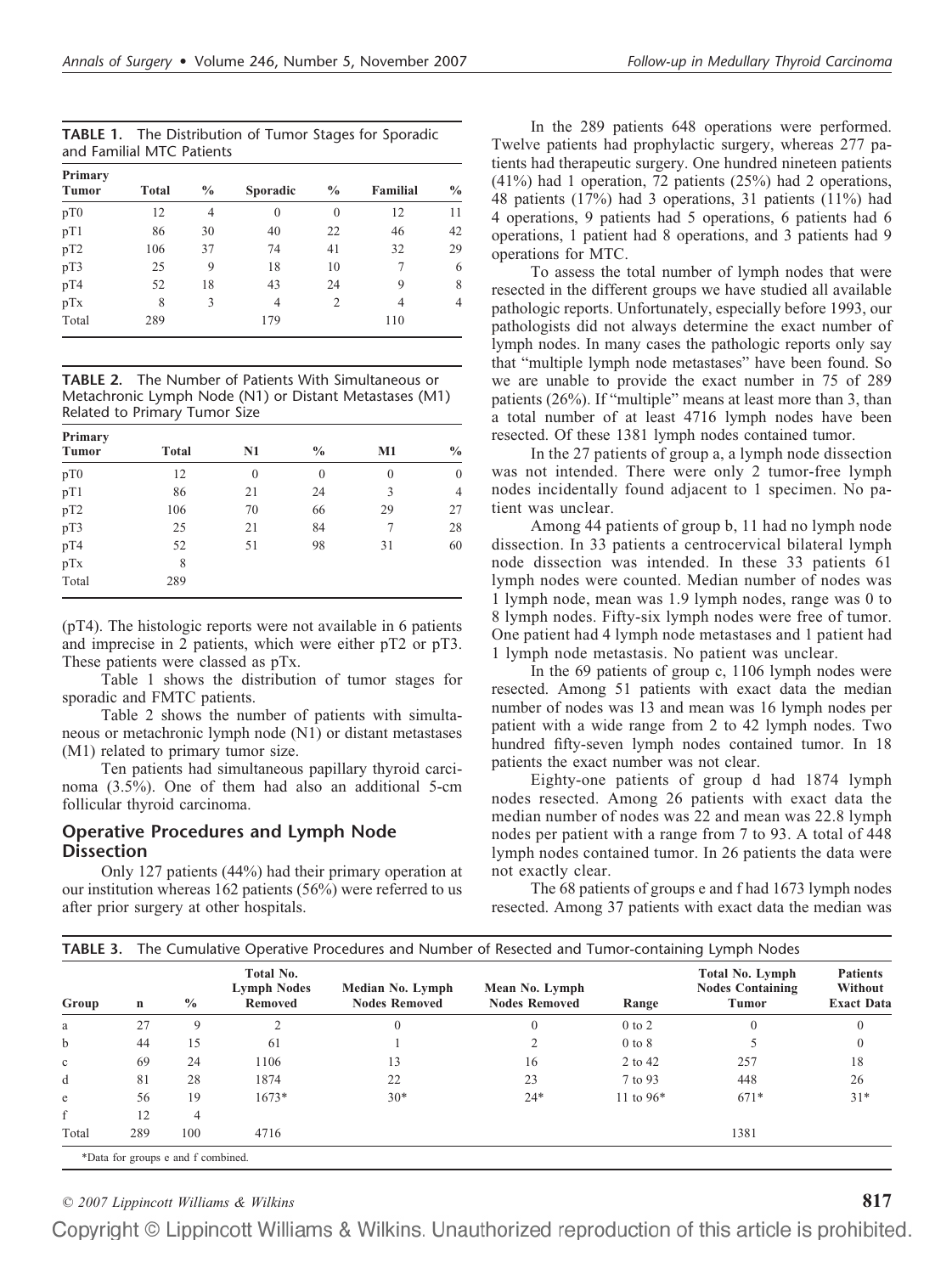30 and mean was 24 lymph nodes. The range was 11 to 96. 671 lymph nodes contained tumor. In 31 patients the exact number was unclear.

Table 3a, b shows the cumulative operative procedures including the number of resected and tumor containing lymph nodes. All patients with familial disease had at least total thyroidectomy with centrocervical lymph node dissection.

#### **Follow-up**

Fifty-eight patients (20%) died of their tumor disease with a median survival time of 4.9 years. Nine patients died of other (non-MTC-related) causes and 11 patients were completely lost to follow-up. Twenty-one patients (7%) were alive and without any clinical signs of tumor recurrence but refused any participation on follow-up examinations and calcitonin measurements (unclear). Ninety-nine patients (34%) are calcitonin negative and 91 patients (31%) live with elevated calcitonin. Median follow-up time of the surviving 211 patients was 8.9 years (range, 0.3–30.7 years) (1 female patient was initially operated 1975 in another hospital and came to us 1988 for cervical reoperation. She is still alive with highly elevated calcitonin and multiple small liver metastases). The 5- and 10-year survival of all tumor patients was 86% and 68%, respectively. Five patients died after more than 10 years (12, 13, 17, 18 and 23 years) of initial diagnosis of their disease. Kaplan-Meier survival functions show survival related to primary tumor size and staging, lymph node spread, distant metastases, and familiarity (Figs. 1–5). The prognosis deteriorated when the primary tumor was larger than 2.5 cm.

Table 4 shows the patient's follow-up related to the primary tumor size and heredity.

#### **DISCUSSION**

MTC may be considered the most challenging tumor in thyroid surgery. Therapeutic options other than surgery



**FIGURE 1.** Kaplan-Meier survival functions related to primary tumor staging showing that the survival rate depends on size and extent of the primary tumor.



**FIGURE 2.** Kaplan-Meier survival functions related to lymph node spread.



**FIGURE 3.** Kaplan-Meier survival functions related to distant metastases.

are poor. Many patients undergo various diagnostic procedures for occult persistence and multiple operations for recurrent tumor. The course of their illness is often complex and the value of reoperative surgery sometimes uncertain or speculative.

In a recent retrospective study Ukkat et  $al<sup>11</sup>$  found a quite similar distribution of primary tumor stages using the same International Union against Cancer criteria. In both studies the number of  $pT3$  tumors is low [9% (present study) vs. 8% (Ukkat)], the reason being that a tumor is  $>4$  cm, but still completely inside the thyroid capsule is a rare condition. The number of involved lymph node metastases has a widespread reaching from 24% in pT1 (Ukkat 17%) to 98% in pT4 (Ukkat 100%).

**818** *© 2007 Lippincott Williams & Wilkins*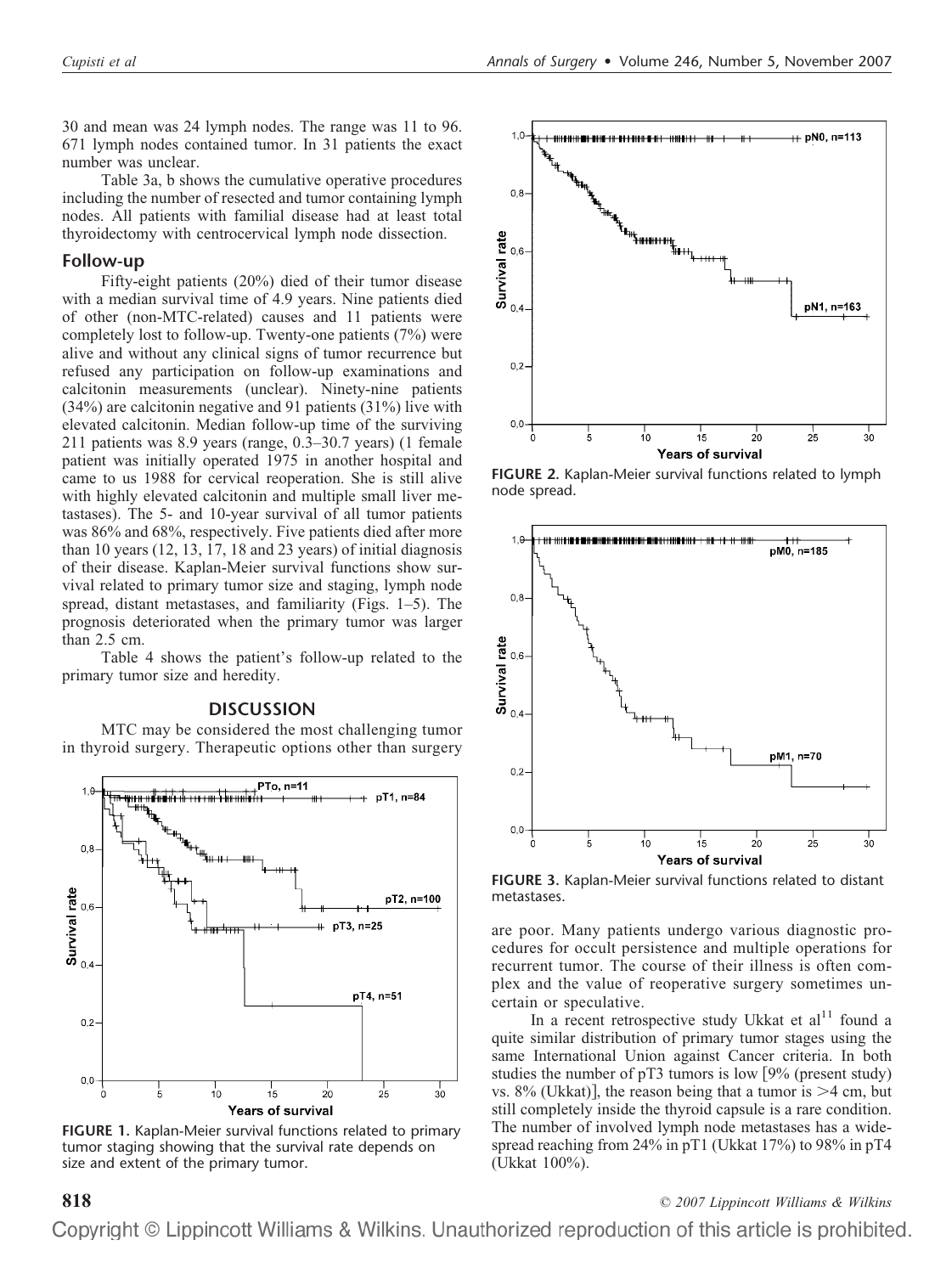

**FIGURE 4.** Kaplan-Meier survival functions related to primary tumor size (diameter) showing that a tumor-size  $>2.5$  cm may be a critical value for long-term prognosis.



**FIGURE 5.** Kaplan-Meier survival functions related to heredity. Sporadic tumors have a poorer prognosis.

Patients with familial disease were younger and often presented with lower tumor stages compared with sporadic disease. Whereas 36% of the sporadic patients were pT3 or pT4, only 14% of the inherited MTC-patients were diagnosed in advanced tumor stages, which may account for better outcome of inherited MTC-patients.

Because preoperative calcitonin measurement is not routinely performed in Germany, only 44% of the patients were primarily operated at our institution, dedicated to thyroid surgery, whereas 56% were sent to us from elsewhere for further therapy.

The operative procedures were according to the AACE/AAES guidelines 2001.<sup>3</sup> This operative strategy has not been significantly changed in our hospital during the years of this study. The only change during that time was regarding patients with incidentally diagnosed small sporadic C-cell-carcinomas: Twenty-seven patients with less than thyroidectomy (group a) originally were operated upon benign nodular goiter. There were 18 pT1-tumors and 8 pT2-tumors. In all of them familial background was ruled out by genetic sequencing of the *RET* proto-oncogene and postoperative calcitonin was low and could not be stimulated by pentagastrin injection. None of these patients developed tumor recurrence as reported elsewhere.<sup>13,14</sup> In  $\hat{1}$  patient a pT3-tumor was found after hemithyroidectomy. The postoperative tumor staging showed a calcitonin of  $>9000$  pg/mL and multiple distant metastases. He died 21 month later of disease without reoperation. He had no tumor-related local problems in the neck region.

The 5- and 10-year survival rates of patients with MTC in the recent literature are given in Table 5. But even 10 years after initial operation the finding of elevated calcitonin in asymptomatic patients is not unusual.

Table 5 shows 5- and 10-year survival in MTC in the recent literature.

There are no guidelines for reoperative surgery in MTC. But the majority of dedicated endocrine surgeons advocate reoperations in case of positive localization studies and in case of symptomatic disease.<sup>4</sup> In our patients additional procedures like trans-sternal mediastinal dissection, reneck dissection or liver resection were performed individually based on radiologic and biochemical findings. There were different aims of reoperative surgery: in some patients it was an effort to achieve biochemical cure whereas in others the idea was the mere local clearance to avoid local complications.

The most favorable result for the patient is biochemical cure, ie, calcitonin below detection limit. Only few patients may develop tumor recurrence without elevated calcitonin.<sup>17</sup> No patient in our study had clinical or radiologic signs of tumor recurrence without elevated serum calcitonin. But in the literature biochemical cure is reached in only 14% to 38% of patients after reoperation.<sup>18-20</sup> In our study only 24 of 170 patients (14%) with reoperative surgery had a postoperative calcitonin below the detection limit. Nineteen of them had subtotal resection for supposed benign nodular goiter as their first operation.

The most important result of our study is that the likelihood to find lymph node or distant metastases and the chance to achieve biochemical cure is clearly dependent on the primary tumor size. Especially a primary tumor size over 2.5 cm is connected with bad prognosis. The chance to cure a pT4-tumor is small even after multiple reoperations. Only 1 of 52 pT4 patients in our series could be cured biochemically (It was a 58-year-old lady with a 2 cm carcinoma that grew locally beyond the thyroid capsule. The time of follow-up in this patient is 6 years.). And even extended operative procedures rarely lead to biochemical cure. Only 2 of 67 patients (3%) were biochemically cured after trans-sternal mediastinal dissection (Follow-up time 7.6 and 12.5 years).

# *© 2007 Lippincott Williams & Wilkins* **819**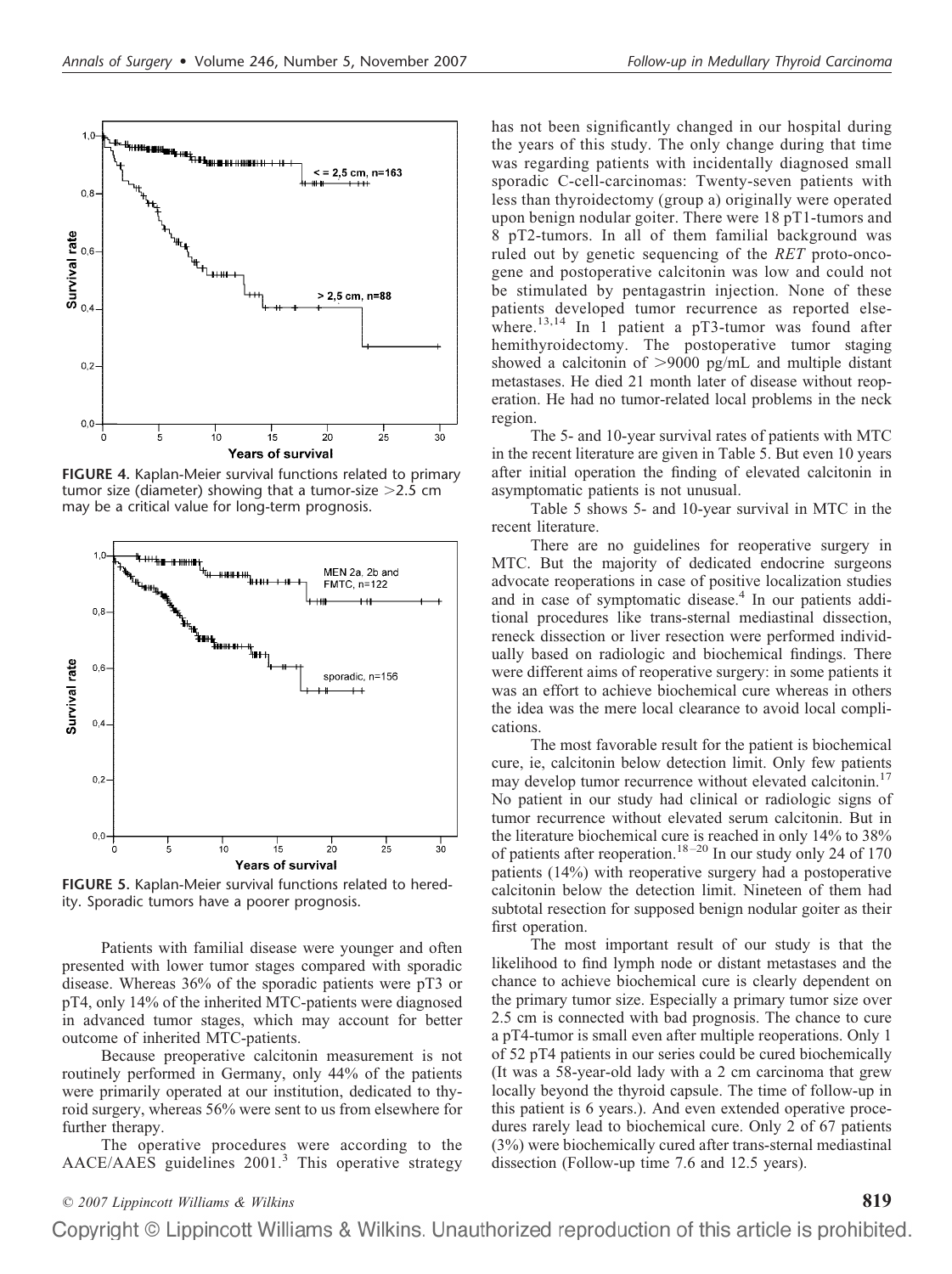| Primary<br><b>Tumor</b>      | $\mathbf n$           | Calcitonin<br>Neg. | $\frac{0}{0}$  | Calcitonin<br>Elevated | $\frac{0}{0}$    | Unclear               | $\frac{0}{0}$              | d.o.d.           | $\frac{0}{0}$  | d.0.0.c.         | $\frac{0}{0}$    | Lost to<br><b>Follow Up</b> | $\frac{0}{0}$  |
|------------------------------|-----------------------|--------------------|----------------|------------------------|------------------|-----------------------|----------------------------|------------------|----------------|------------------|------------------|-----------------------------|----------------|
|                              |                       |                    |                |                        |                  |                       |                            |                  |                |                  |                  |                             | 8              |
| pT0                          | 12                    | 11                 | 92             | $\boldsymbol{0}$       | $\boldsymbol{0}$ | $\boldsymbol{0}$      | $\boldsymbol{0}$           | $\boldsymbol{0}$ | $\mathbf{0}$   | $\boldsymbol{0}$ | $\boldsymbol{0}$ | $\mathbf{1}$                |                |
| Sporadic                     | $\boldsymbol{\theta}$ | $\theta$           | $\theta$       | $\boldsymbol{\theta}$  | $\theta$         | $\theta$              | $\theta$                   | $\theta$         | $\theta$       | $\theta$         | $\theta$         | $\boldsymbol{\theta}$       | $\theta$       |
| MEN2a                        | 6                     | 5                  | 83             | $\theta$               | $\theta$         | 0                     | $\theta$                   | $\theta$         | $\theta$       | $\theta$         | $\theta$         | 1                           | $17$           |
| MEN2b                        | 0                     | $\theta$           | $\theta$       | $\theta$               | $\theta$         | 0                     | $\theta$                   | $\theta$         | 0              | $\theta$         | $\theta$         | $\theta$                    | $\theta$       |
| <b>FMTC</b>                  | 6                     | 6                  | 100            | $\theta$               | $\theta$         | 0                     | 0                          | $\theta$         | 0              | $\theta$         | $\theta$         | $\theta$                    |                |
| pT1                          | 86                    | 58                 | 67             | 15                     | 17               | 8                     | 9                          | 2                | 2              | 1                | 1                | 2                           | 2              |
| Sporadic                     | 40                    | 24                 | 60             | 10                     | 25               | $\mathcal{I}$         | $\mathfrak{Z}$             | $\overline{c}$   | 5              | $\overline{I}$   | 3                | $\overline{c}$              |                |
| MEN2a                        | 19                    | 14                 | 74             | $\mathfrak{Z}$         | 16               | $\overline{2}$        | 11                         | $\theta$         | $\theta$       | $\theta$         | $\theta$         | $\theta$                    |                |
| MEN2b                        | $\overline{2}$        | $\theta$           | $\theta$       | $\overline{2}$         | 100              | $\theta$              | $\theta$                   | $\theta$         | $\theta$       | $\theta$         | $\theta$         | 0                           |                |
| <b>FMTC</b>                  | 25                    | 20                 | 80             | $\theta$               | $\theta$         | 5                     | 20                         | $\theta$         | $\theta$       | $\theta$         | $\theta$         | 0                           |                |
| pT2                          | 106                   | 25                 | 24             | 38                     | 36               | 10                    | 9                          | 21               | 20             | 6                | 6                | 6                           |                |
| Sporadic                     | 74                    | $18\,$             | 24             | 28                     | 38               | 5                     | 7                          | 17               | 23             | $\overline{c}$   | 3                | 4                           |                |
| MEN2a                        | 13                    | $\overline{2}$     | 15             | 6                      | 46               | 1                     | $\boldsymbol{\mathcal{S}}$ | $\overline{2}$   | 15             | $\cal I$         | 8                | $\prime$                    |                |
| MEN2b                        | $\mathfrak{Z}$        | $\mathcal{I}$      | 33             | $\theta$               | $\theta$         | $\boldsymbol{\theta}$ | $\theta$                   | $\boldsymbol{l}$ | 33             | 1                | 33               | $\theta$                    |                |
| $\ensuremath{\mathit{FMTC}}$ | 16                    | $\overline{4}$     | 25             | $\overline{4}$         | 25               | $\overline{4}$        | 25                         | 1                | 6              | $\mathfrak{2}$   | 13               |                             |                |
| pT3                          | 25                    | $\overline{4}$     | 16             | 10                     | 40               | 1                     | 4                          | 9                | 36             | 1                | $\overline{4}$   | $\mathbf{0}$                |                |
| Sporadic                     | 18                    | $\mathfrak{Z}$     | 17             | 6                      | 33               | $\overline{I}$        | 6                          | 7                | 39             | 1                | 6                | $\theta$                    |                |
| MEN2a                        | 3                     | 1                  | 33             | $\mathcal{I}$          | 33               | $\theta$              | $\theta$                   | $\boldsymbol{l}$ | 33             | $\theta$         | $\theta$         | $\theta$                    |                |
| MEN2b                        | $\theta$              | $\theta$           | $\theta$       | $\theta$               | $\theta$         | $\theta$              | $\theta$                   | $\theta$         | $\theta$       | $\theta$         | $\theta$         | $\theta$                    |                |
| $\ensuremath{\mathit{FMTC}}$ | $\overline{4}$        | $\theta$           | $\theta$       | $\mathfrak{Z}$         | 75               | $\theta$              | $\theta$                   | $\boldsymbol{l}$ | 25             | $\theta$         | $\theta$         | $\theta$                    |                |
| pT4                          | 52                    | 1                  | $\overline{2}$ | 23                     | 44               | 2                     | $\overline{4}$             | 24               | 46             | 1                | $\mathfrak{2}$   | 1                           |                |
| Sporadic                     | 43                    | 1                  | $\overline{2}$ | 17                     | 40               | 1                     | $\overline{2}$             | 22               | 51             | 1                | $\mathfrak{2}$   | 1                           |                |
| MEN2a                        | 5                     | $\theta$           | $\theta$       | $\sqrt{2}$             | 40               | 1                     | 20                         | $\tilde{z}$      | 40             | $\theta$         | $\theta$         | $\theta$                    |                |
| MEN2b                        | 1                     | $\theta$           | $\theta$       | $\boldsymbol{l}$       | 100              | $\theta$              | $\theta$                   | $\theta$         | $\theta$       | $\theta$         | $\theta$         | $\theta$                    |                |
| $\ensuremath{\mathit{FMTC}}$ | 3                     | $\theta$           | $\theta$       | $\mathfrak{Z}$         | 100              | $\theta$              | $\theta$                   | $\theta$         | $\theta$       | $\theta$         | $\theta$         | $\theta$                    | $\theta$       |
| pTx                          | 8                     | $\mathbf{0}$       | $\mathbf{0}$   | 5                      | 63               | $\mathbf{0}$          | $\boldsymbol{0}$           | 2                | 25             | $\mathbf{0}$     | $\mathbf{0}$     | 1                           | 13             |
| Sporadic                     | 4                     | $\theta$           | $\theta$       | 1                      | 25               | 0                     | 0                          | $\overline{c}$   | 50             | $\theta$         | 0                | 1                           | 25             |
| MEN2a                        | $\overline{4}$        | $\theta$           | $\theta$       | $\overline{4}$         | 100              | $\theta$              | $\theta$                   | $\theta$         | $\theta$       | $\theta$         | $\theta$         | $\theta$                    | $\theta$       |
| MEN2b                        | $\theta$              | $\theta$           | $\theta$       | $\theta$               | $\theta$         | $\theta$              | $\theta$                   | $\theta$         | $\theta$       | $\theta$         | $\theta$         | $\theta$                    |                |
| <b>FMTC</b>                  | $\theta$              | $\theta$           | $\theta$       | $\theta$               | $\theta$         | $\theta$              | $\theta$                   | $\theta$         | $\theta$       | $\theta$         | $\theta$         | $\theta$                    |                |
| Total                        | 289                   | 99                 | 34             | 91                     | 31               | 21                    | 7                          | 58               | 20             | 9                | 3                | 11                          |                |
| Sporadic                     | 179                   | 46                 | 26             | 62                     | 35               | 8                     | $\overline{4}$             | 50               | 28             | 5                | $\mathfrak{Z}$   | 8                           |                |
| MEN2a                        | 50                    | 22                 | 44             | 16                     | 32               | $\overline{4}$        | 8                          | 5                | 10             | $\boldsymbol{l}$ | $\mathfrak{2}$   | 2                           |                |
| MEN2b                        | 6                     | $\boldsymbol{l}$   | 17             | $\mathfrak{Z}$         | 50               | $\theta$              | $\theta$                   | 1                | 17             | 1                | 17               | $\boldsymbol{\theta}$       |                |
| $\ensuremath{\mathit{FMTC}}$ | 54                    | 30                 | 56             | 10                     | 19               | 9                     | 17                         | $\overline{2}$   | $\overline{4}$ | $\overline{2}$   | $\overline{4}$   | 1                           | $\overline{2}$ |
|                              |                       |                    |                |                        |                  |                       |                            |                  |                |                  |                  |                             |                |

| TABLE 4. The Patient's Follow-up Related to the Primary Tumor Size and Heredity |
|---------------------------------------------------------------------------------|
|---------------------------------------------------------------------------------|

But it is well documented that patients without normalization, but reduction of serum calcitonin benefit from reoperations.<sup>21,22</sup> Local complications are avoided and tumor burden is reduced which may relief symptomatic diarrhea.<sup>23</sup> In a selection of patients a significant reduction of calcitonin levels can be achieved by reoperations.<sup>24</sup>

|                         | <b>TABLE 5.</b> Five- and 10-year Survival in MTC in the Recent Literature |           |                        |                       |                           |                     |
|-------------------------|----------------------------------------------------------------------------|-----------|------------------------|-----------------------|---------------------------|---------------------|
| Author                  | Year of<br><b>Publication</b>                                              | Period    | No.<br><b>Patients</b> | <b>Tumor Type</b>     | 5-year<br><b>Survival</b> | 10-year<br>Survival |
| Saad <sup>9</sup>       | 1984                                                                       | 1944-1983 | 161                    | sporadic $+$ familial | 78.2                      | 61.4                |
| Brierley <sup>29</sup>  | 1996                                                                       | 1954-1992 | 73                     | sporadic $+$ familial | 70                        | 57                  |
| Dottorini <sup>30</sup> | 1996                                                                       | 1970-1992 | 53                     | sporadic $+$ familial |                           | 71                  |
| Bergholm <sup>6</sup>   | 1997                                                                       | 1959-1981 | 247                    | sporadic $+$ familial |                           | 69.2                |
| Hyer <sup>7</sup>       | 2000                                                                       | 1949-1998 | 162                    | sporadic $+$ familial | 72                        | 56                  |
| Kebebew <sup>8</sup>    | 2000                                                                       | 1960-1998 | 104                    | sporadic $+$ familial | 89.3                      | 86.5                |
| Clark <sup>31</sup>     | 2005                                                                       | 1969-2000 | 30                     | sporadic $+$ familial | 97                        | 88                  |
| Gülben <sup>28</sup>    | 2006                                                                       | 1993-2003 | 32                     | sporadic              | 51                        |                     |
| Present study           | 2006                                                                       | 1986-2006 | 277                    | sporadic $+$ familial | 86                        | 68                  |

**820** *© 2007 Lippincott Williams & Wilkins*